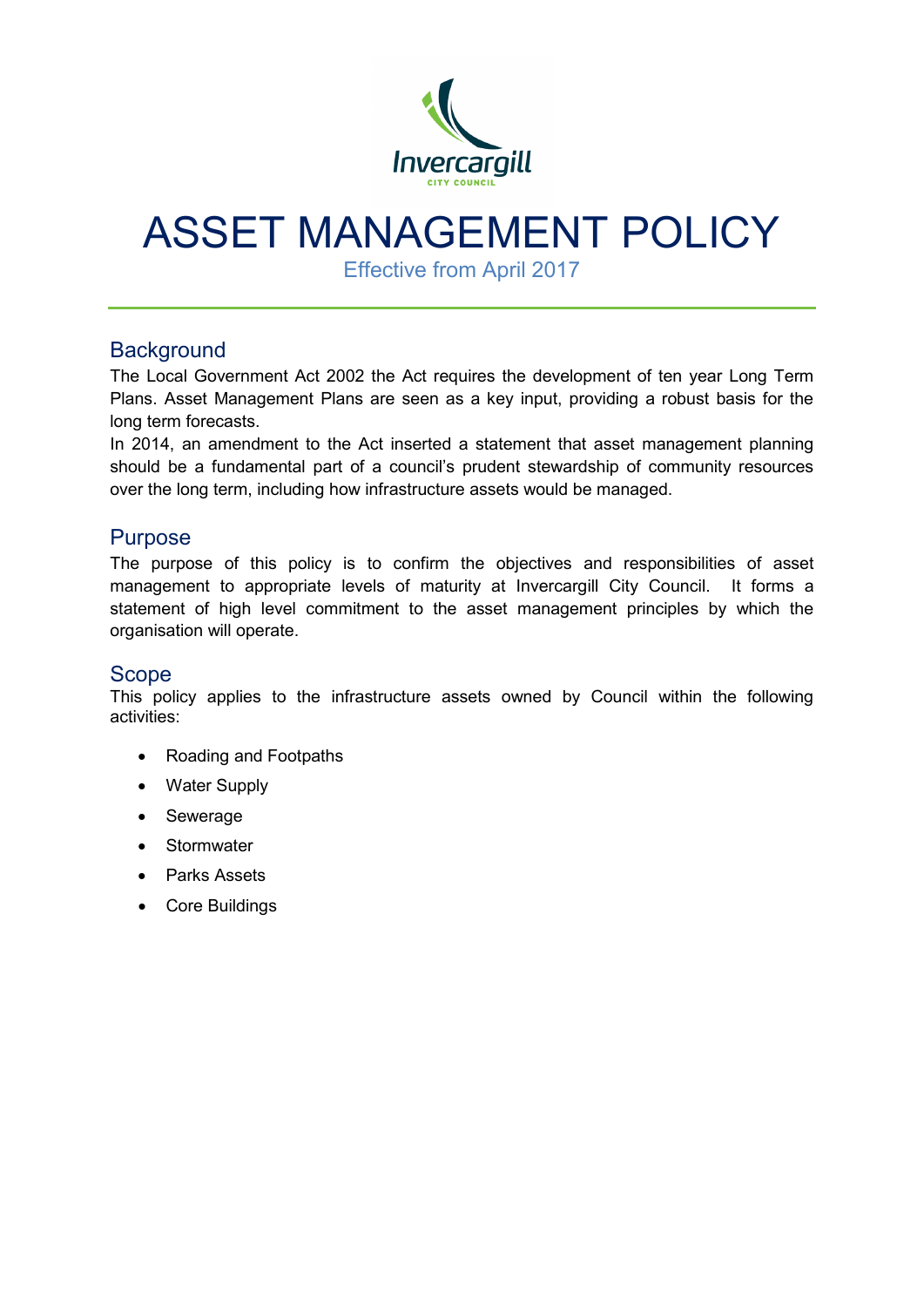

#### **Definitions**

**Infrastructure Assets** The physical assets included within each of the activity groups listed in the Scope of this Policy.

- **Life Cycle** The range of functions an asset component performs during its lifetime.
- Life Cycle Cost The total cost of ownership of an asset component over its functional life including planning, design, construction, acquisition, operation, maintenance, and rehabilitation and disposal costs.
- **Asset Management Maturity / Index** Asset management maturity is the level of advancement of asset management practices, there are likely to be different levels of asset management advancement within an organisation or activity. An asset management index measures asset management development on a continuum from aware to advanced levels. The index (Appendix 2) is a tool used to determine the appropriate level of advancement of asset management practices.
- **Asset Management Plan** A plan developed to reflect how the desired levels of service are provided in the most cost effective manner by managing infrastructure for present and future customers. It combines multi-disciplinary management techniques (including technical and financial) over the lifecycle of the asset. The Asset Management Plan establishes, for each activity:
	- (i) Levels of Service (performance, maintenance, and operational measures);
	- (ii) Future Demand (rational basis for demand forecasting and capital development needed to meet that demand);
	- (iii) Life Cycle Management (including operations, maintenance, renewals, disposals and capital development);
	- (iv) Financial Projections (including operations, maintenance, renewals, disposals and capital development);
	- (v) Asset Management Practices (including operational and maintenance criteria); and
	- (vi) Performance Monitoring and Improvement.

**Asset Management System** A management system for asset management, a set of interrelated or interacting elements which establishes policies, objectives and processes to achieve the objectives

**Depreciation** The systematic allocation of the depreciable amount (often referred to as the cost of consumption of the asset by the ratepayers) of an asset over its useful life.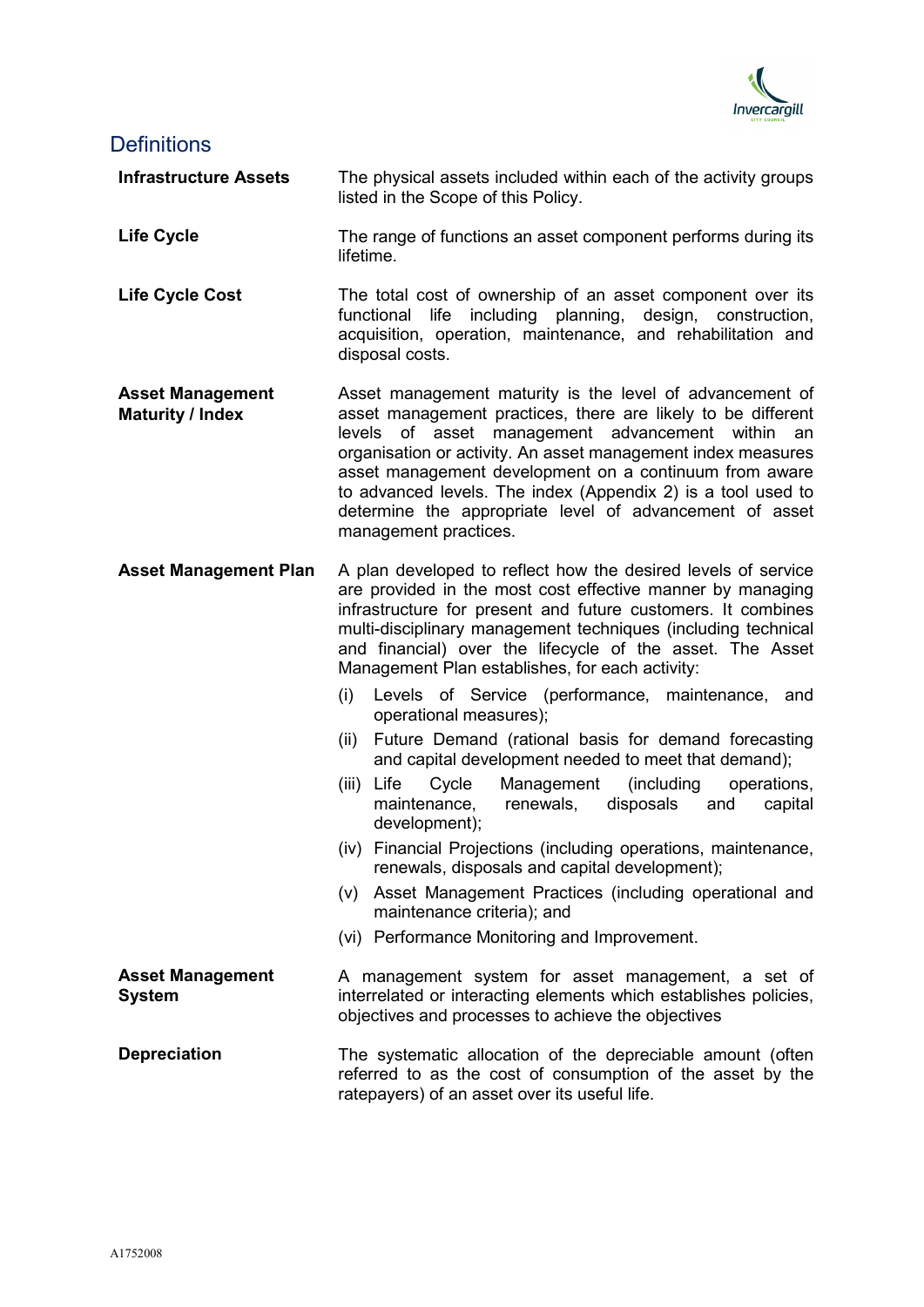

## **Principles**

This Policy complements and builds upon Invercargill City Council's commitment to its community outcomes.

Council will seek to achieve benefits from this policy by providing:

- Direction and 'ownership' of Asset Management;
- Guidance for better informed decision-making;
- Resources with the appropriate capabilities and competencies;
- Integration of resources, knowledge and ability to plan for the present and future;
- Opportunities for collaboration and communication across the organisation;
- A framework to implement continuous improvement;
- Levels of service to meet community needs and manage expectations;
- Management of Council's risk;
- A means of demonstrating compliance with the statutory and legislative framework within which Council operates;
- Confirmed commitment to funding and resources outlined in management plans;
- A depreciation (the cost of consumption of the asset by ratepayers) benchmark to compare renewals expenditure with asset consumption ("financial sustainability").

## **Objectives**

The objectives under the policy are to:

- Ensure Council infrastructure assets are managed in accordance with statutory and regulatory requirements;
	- o Building Act 2004
	- o Burial and Cremation Act 1964
	- o Health Act 1956
	- o Health and Safety at Work Act 2015
	- o Land Transport Management Act 2001
	- o Local Government Act 2002
	- o Reserves Act 1977
	- o Resource Management Act 1991
- Progressively improve and integrate catchment of asset evidence for planning, delivery, operation, renewal and disposal of assets;
- Monitor and manage assets and levels of service in a prudent and risk-based manner;
- Ensure a lifecycle approach is taken for all decisions on infrastructure assets;
- Address resilience and sustainability in asset management planning processes;
- Ensure Council considers and sets levels of asset renewal expenditure to sustainable levels that are aligned to depreciation (and/or targets) for asset activities;
- Measure, advance and improve the asset management system to the maturity levels set out in Appendix 1.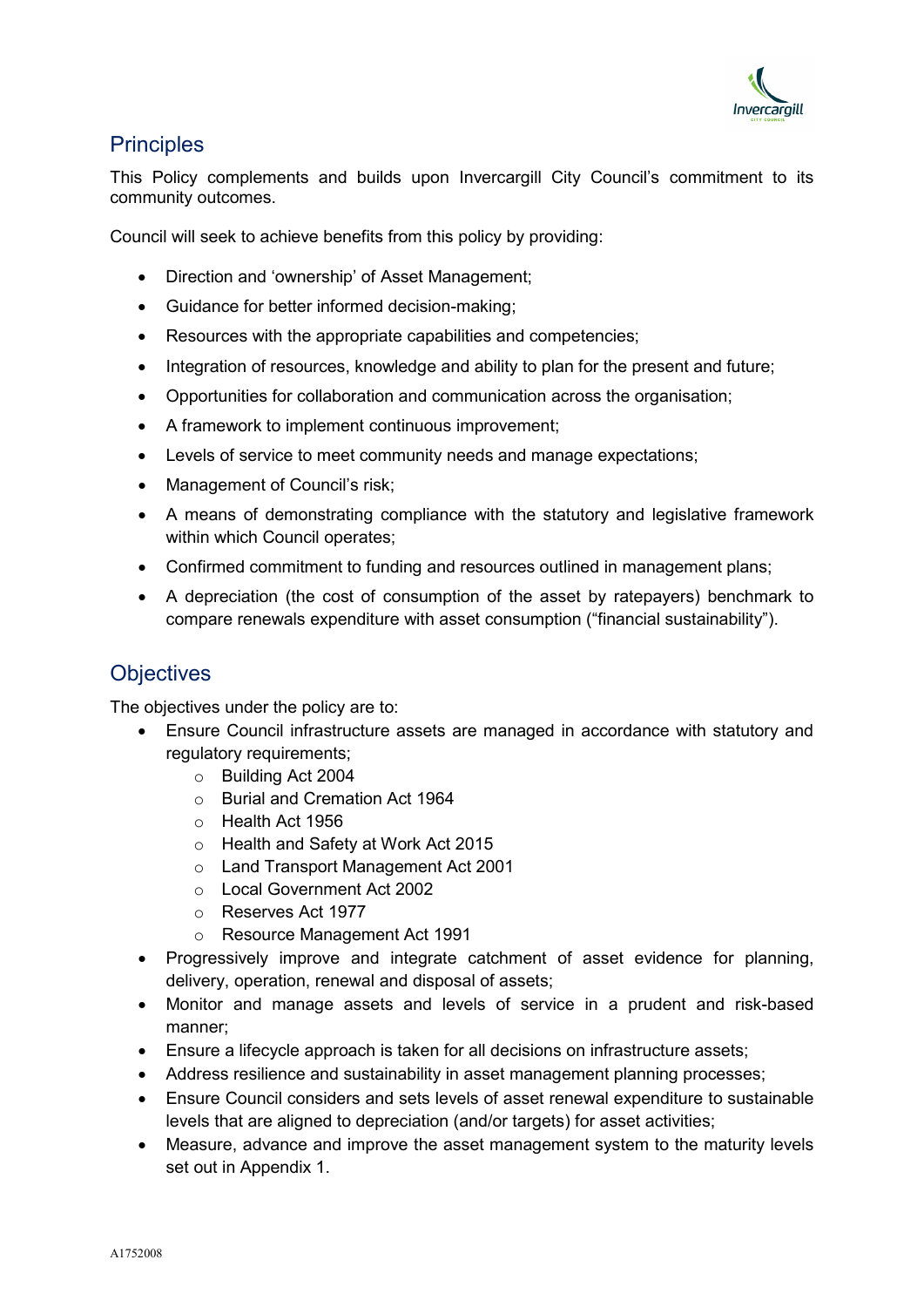

## **Responsibilities**

This section states the responsibilities Council, Management and Staff have in relation to the application and ownership of the policy.

To achieve this policy the following key roles, responsibilities and commitments are identified:

#### **Council**

- To act as stewards of infrastructure activities and associated assets;
- To establish Strategic Vision and Corporate Policies (including Infrastructural Strategy) linking to the Long Term Plan;
- To set budgets, levels of service and appropriate level of risk;
- To review and approve Asset Management Plans;
- To ensure appropriate funding and resources are committed in order to deliver the infrastructure services outlined in the Asset Management Plans;
- To regularly review the intentions and objectives of the Long Term Plan, Infrastructure Strategy and the Asset Management Plans, particularly when circumstances change or opportunities arise;
- Confirm the levels of maturity required by each asset group; Appendix 2;
- Set appropriate targets for funding renewal of assets within the scope of the policy.

#### **Senior Leadership Team**

- To ensure this Asset Management Policy is implemented;
- To regularly review this Asset Management Policy to ensure that it remains appropriate and where necessary recommend changes to Council;
- To foster and support a multi discipline, cross-functional approach to Asset Management with staff from all areas of Council;
- To set and then monitor the performance of staff in implementing asset management;
- To ensure that timely, accurate and reliable information is presented to Council for decision-making;
- To assess and manage risk at agreed levels.

#### **Asset Managers**

- To lead teams in developing and delivering best practice asset management, as appropriate to the maturity levels required by this policy, to cohesively enhance asset knowledge and information to effectively deliver services;
- To enhance coordination, review and update of Asset Management Plans;
- To deliver Asset Management Plans at agreed timeframes;
- To ensure co-ordination of strategic asset management throughout the organisation, providing a forum for discussing maturity and specific challenges;
- To identify staff coaching and training requirements.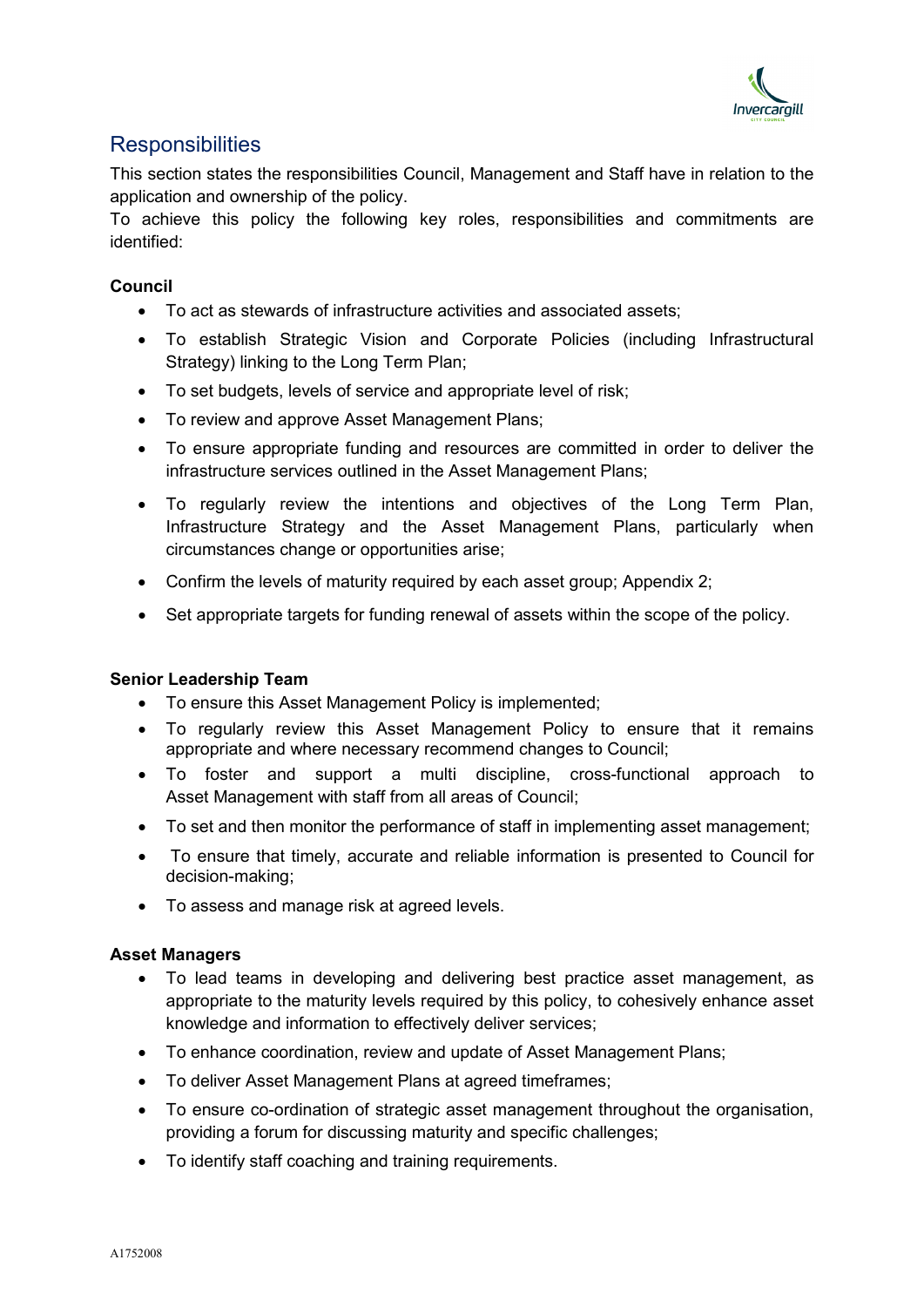

## Funding Responsibilities

Funding the renewal of assets will be sustainable for our communities. The need to provide appropriate levels of service will be agreed with our communities.

Financial sustainability will be achieved by ensuring that asset management plans propose economically efficient programmes of work to meet these levels of service.

Depreciation is considered to be the consumption of assets by ratepayers over the useful life of the assets. Over time, a steady state should be reached whereby assets are renewed on the same cycle as their depreciation lives. Levels of commitment to fund asset renewals on this cycle will be aligned with Table 1 below. These commitments will be delivered in Asset Management Plans, Infrastructural Strategies and Long Term Plans.

| <b>Asset</b><br>Group | <b>Asset Book</b><br><b>Valuation</b><br>2016 | <b>Depreciation</b><br>2016 | Renewal<br><b>Funding</b><br>2016 | 2016<br><b>Sustainability</b><br>Ratio | 2010-2016<br><b>Sustainability</b><br>5yr Ratio | 2017-2025<br><b>Planned</b><br>(LTP) 9yr<br>Ratio |
|-----------------------|-----------------------------------------------|-----------------------------|-----------------------------------|----------------------------------------|-------------------------------------------------|---------------------------------------------------|
| Water                 | \$107,772,000                                 | \$3,099,422                 | \$2,664,000                       | 0.86:1                                 | 1.37:1                                          | 1.46:1                                            |
| Sewerage              | \$84,167,000                                  | \$2,260,193                 | \$1,923,000                       | 0.85:1                                 | 0.71:1                                          | 0.88:1                                            |
| Stormwater            | \$109,786,000                                 | \$2,161,585                 | \$1,015,000                       | 0.47:1                                 | 0.72:1                                          | 0.96:1                                            |
| Roading               | \$239,331,000                                 | \$7.944.239                 | \$6,019,000                       | 0.76:1                                 | 1.03:1                                          | 0.82:1                                            |
| Footpaths             | \$28,249,000                                  | \$2,100,909                 | \$1,013,000                       | 0.48:1                                 | 0.55:1                                          | 0.59:1                                            |
| <b>Buildings</b>      | \$65,708,000                                  | \$1,752,771                 | \$610,000                         | 0.35:1                                 | 0.24:1                                          | 0.71:1                                            |
| Parks                 | TBC                                           |                             |                                   |                                        |                                                 |                                                   |

#### **TABLE 1 - TARGET FUNDING DEPRECIATION LEVELS**

The following financial indicators will be reported annually for each asset group:

- Asset sustainability ratio ratio of capital expenditure on renewal of assets to annual depreciation expense
- Asset consumption ratio depreciated replacement cost of assets as a proportion of current replacement costs
- Asset renewal funding ratio Net present value (NPV) of projected 10 year asset renewal funding outlays in the LTP as a proportion of projected 10 year asset renewal expenditures in the AMP

*(Source – adapted from IPWEA 2015)*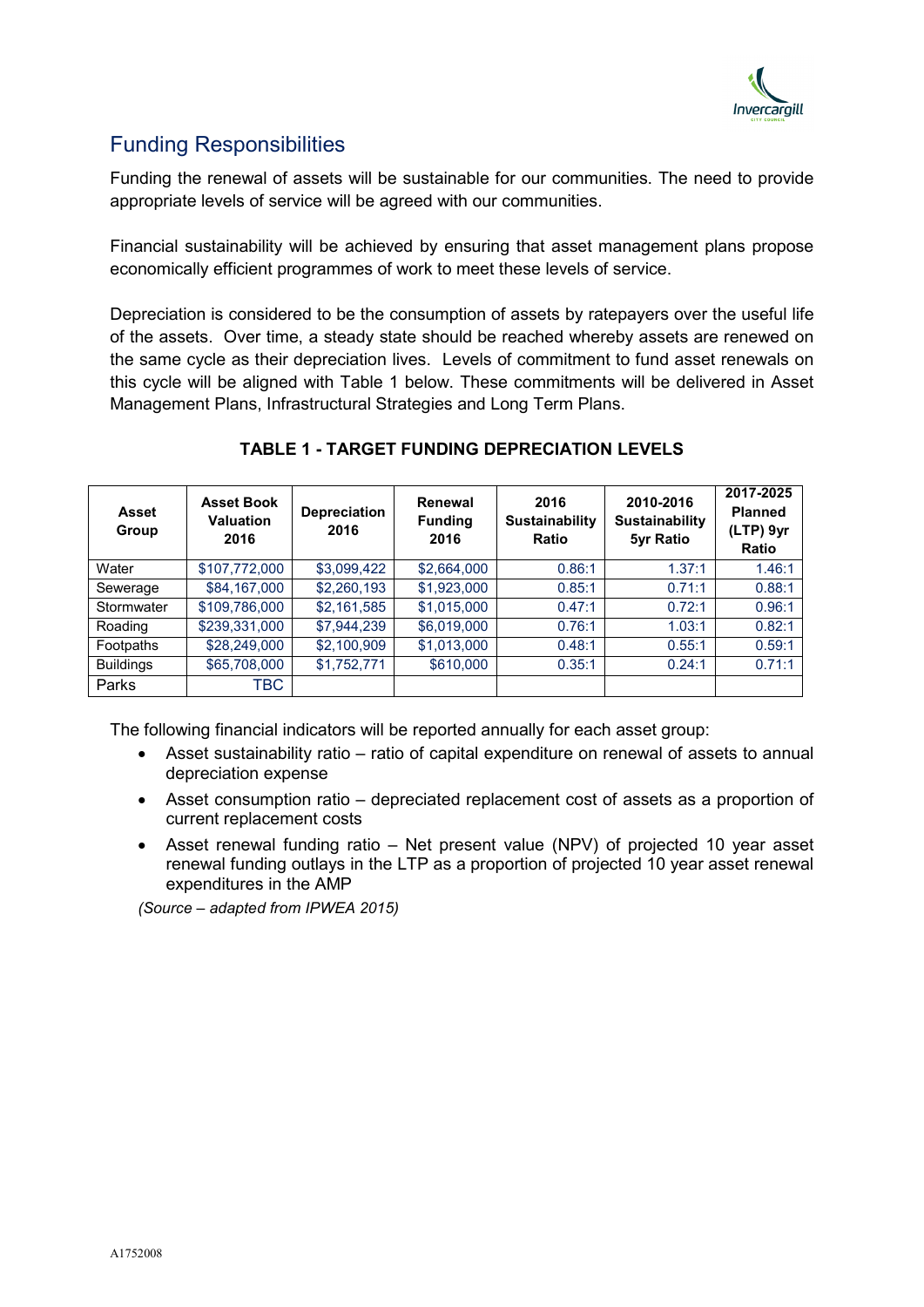

## Monitoring and Auditing

Reporting annually to the Infrastructure and Services Committee on one and five year renewal expenditure performance targets and self-assessment of asset management maturity.

The Asset Management System will be independently peer reviewed by qualified practitioners' prior to Asset Management Plans presentation to Council.

| <b>Revision History:</b>                | 2.0                                                                                                            |  |  |  |
|-----------------------------------------|----------------------------------------------------------------------------------------------------------------|--|--|--|
| <b>Reference Number:</b>                | A1741710                                                                                                       |  |  |  |
| <b>Effective Date:</b>                  | 11 April 2017                                                                                                  |  |  |  |
| <b>Review Period:</b>                   | This policy will be reviewed every<br>three<br>(3) years, as part of the development of the<br>Long-Term Plan. |  |  |  |
| <b>Supersedes:</b>                      | October 2011                                                                                                   |  |  |  |
| <b>New Review Date:</b>                 | April 2020                                                                                                     |  |  |  |
| <b>Associated Documents/References:</b> | Long-Term Plan 2015-25                                                                                         |  |  |  |
|                                         | Invercargill City Council District Plan                                                                        |  |  |  |
|                                         | International Infrastructural<br>Management<br>Manual (IIMM) International Edition 2015                        |  |  |  |
| <b>Policy Owner:</b>                    | Director of Works and Services                                                                                 |  |  |  |
|                                         |                                                                                                                |  |  |  |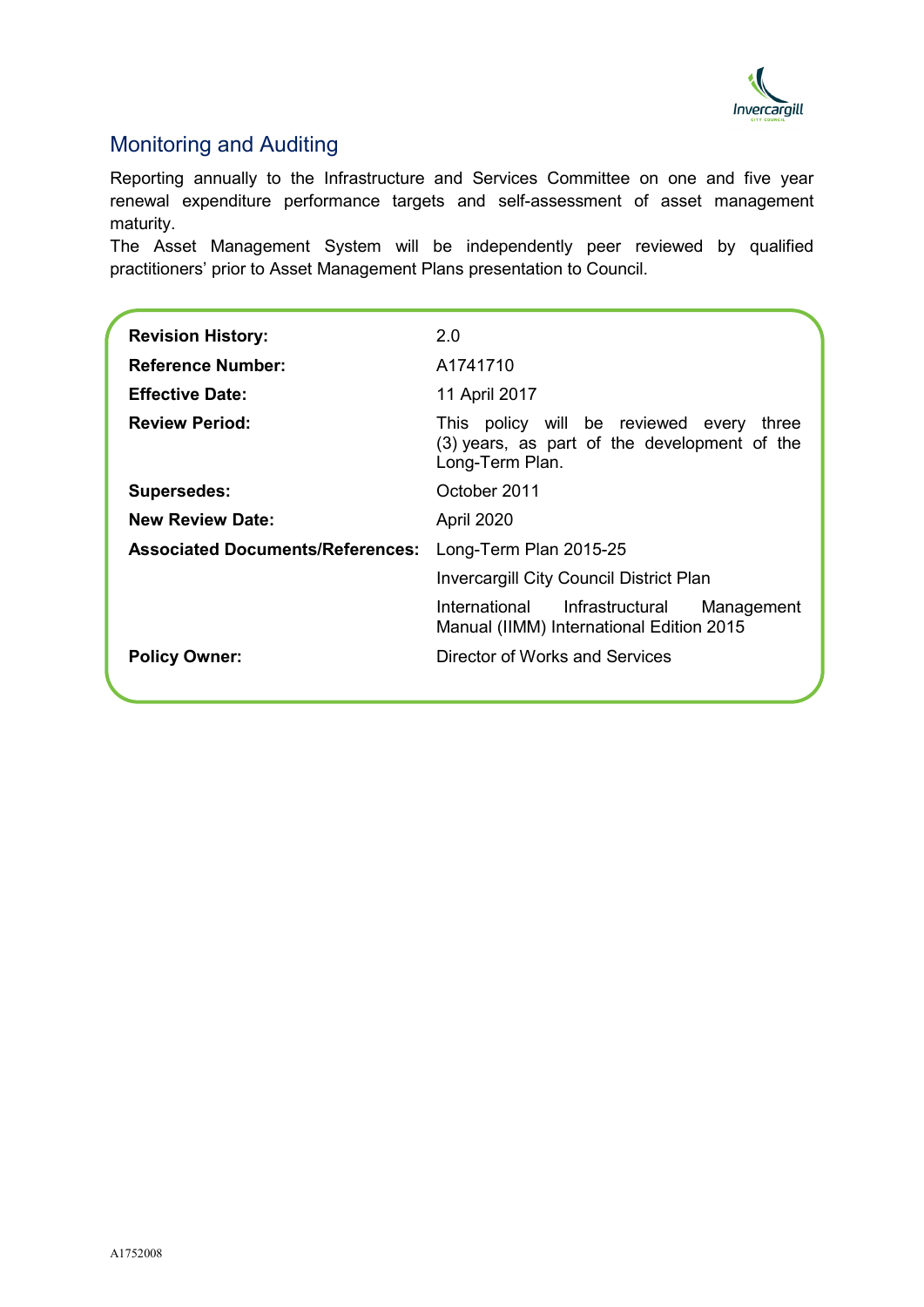

# Appendix 1

## Appropriate Minimum Level of Asset Management Practice

| <b>Asset Group</b>                               | <b>Current</b><br>(Assessed) Level<br><b>June 2014</b> | <b>Current (Self-</b><br>assessed) Level<br>June** 2017 | <b>Target Level by</b><br><b>June 2020</b> |
|--------------------------------------------------|--------------------------------------------------------|---------------------------------------------------------|--------------------------------------------|
| <b>Water Supplies</b>                            | Intermediate                                           | Core                                                    | Intermediate                               |
| <b>Stormwater and Drainage</b><br><b>Systems</b> | Intermediate                                           | Core                                                    | Intermediate                               |
| <b>Wastewater Systems</b>                        | Intermediate                                           | Core                                                    | Intermediate                               |
| Roading                                          | Advanced                                               | Intermediate                                            | Intermediate                               |
| Footpaths                                        | Advanced                                               | Core                                                    | Core                                       |
| Parks                                            | Core                                                   | Core                                                    | Core                                       |
| Core Property and<br><b>Buildings</b>            | Intermediate                                           | Core                                                    | Intermediate                               |

\*\* Subject to independent review

Refer International Infrastructure Management Manual 2015 Section 2.1.1 Table 2.1.2 Asset Management Maturity Index for definition of levels (appendix 2)